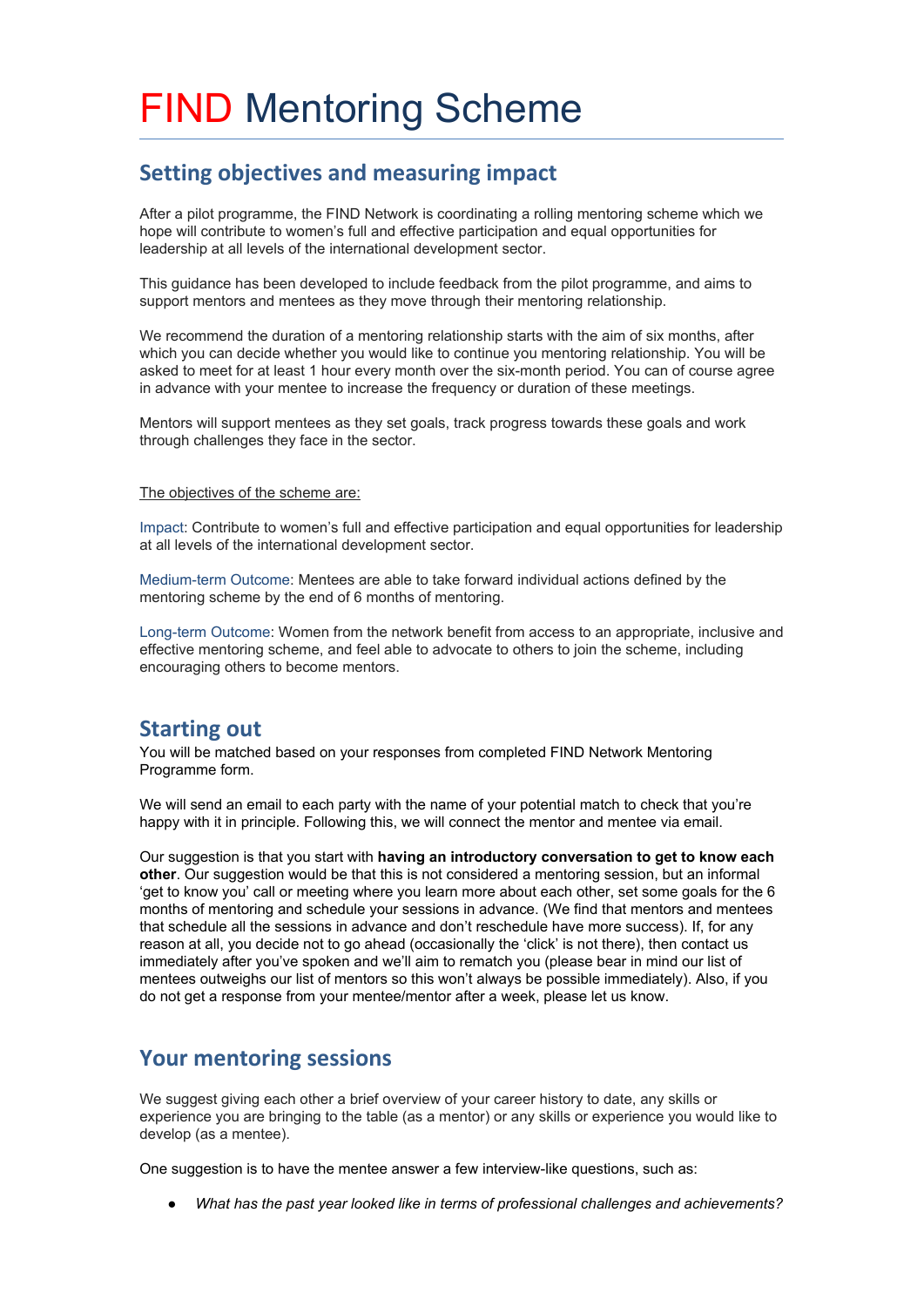- *What would you like to be different one year from now?*
- *Tell me about one of your greatest achievements. What characteristics/skills/strengths of yours do you think enabled this achievement?*
- *As your mentor, what 3 things do I need to know about who you are?*

The mentee should direct the agenda for the sessions, thinking about issues, challenges, situations, and goals they wish to discuss. They should prepare in advance in order to make the best use of the time. The mentor can then add to the agenda or recommend the structure of the sessions and how topics are addressed.

Below are a few examples of areas for discussion in your mentoring relationship – but please do not let this limit you. Your mentoring relationship is for you to make the most of, so make it work for you!

- Shaping career goals and steps towards achieving them
- Identifying strengths and how to maximise their potential<br>• Support with CV and application writing<br>• Support for interview preparation
- Support with CV and application writing
- Support for interview preparation
- Identify personal development goals and steps towards achieving them

Each session should have time to share reflections following the previous session, and there should also be time to discuss actions to take forward before the next session.

#### **Tips**

- Schedule all 6 sessions up front to ensure they are in the diary and don't change!
- Mentees, have a clear focus to your mentoring. Think about the key topics that you want input on and be ready at the start of each session. It is up to mentees to drive topics. Examples include; getting a promotion, managing time, launching a new project, raising profile/visibility, communication skills, running a team, confidence and career planning.
- Like anything, you will both get out what you put in make it a priority!

#### **Resources and inputs**

One model of mentorship is the GROW model: Goal, Reality, Options, and Will. We have listed some examples of questions below, and you can find many more [here.](https://www.thebalance.com/coaching-questions-for-managers-2275913)

- 1. Establish the Goal
	- a. What does the mentee want to achieve from the mentoring sessions? (And how does that relate to long-term career goals?)
	- b. What would be the ideal outcome?
- 2. Examine the current Reality
	- a. What is happening now (what, who, when and how often?), and what is the effect or result of this?
	- b. What steps, if any, have you already taken towards your goal?
	- c. What have you already tried, and what have you ruled out in thinking about this issue?
	- d. How does this goal align or conflict with other goals or objectives?
	- e. Is there an ideal solution to this issue? If we could snap our fingers and have it magically solved, what would that look like and how would you feel?
	- f. How would you advise me on this issue if our roles were reversed?
- 3. Explore the Options
	- a. What are your options, and what are the advantages and disadvantages to each?
	- b. What could be your first step?
	- c. What are the obstacles in your way?
	- d. What would happen if you did nothing?
	- e. What would be an example of a very difficult option? A very easy one?
	- f. Who else might be able to help?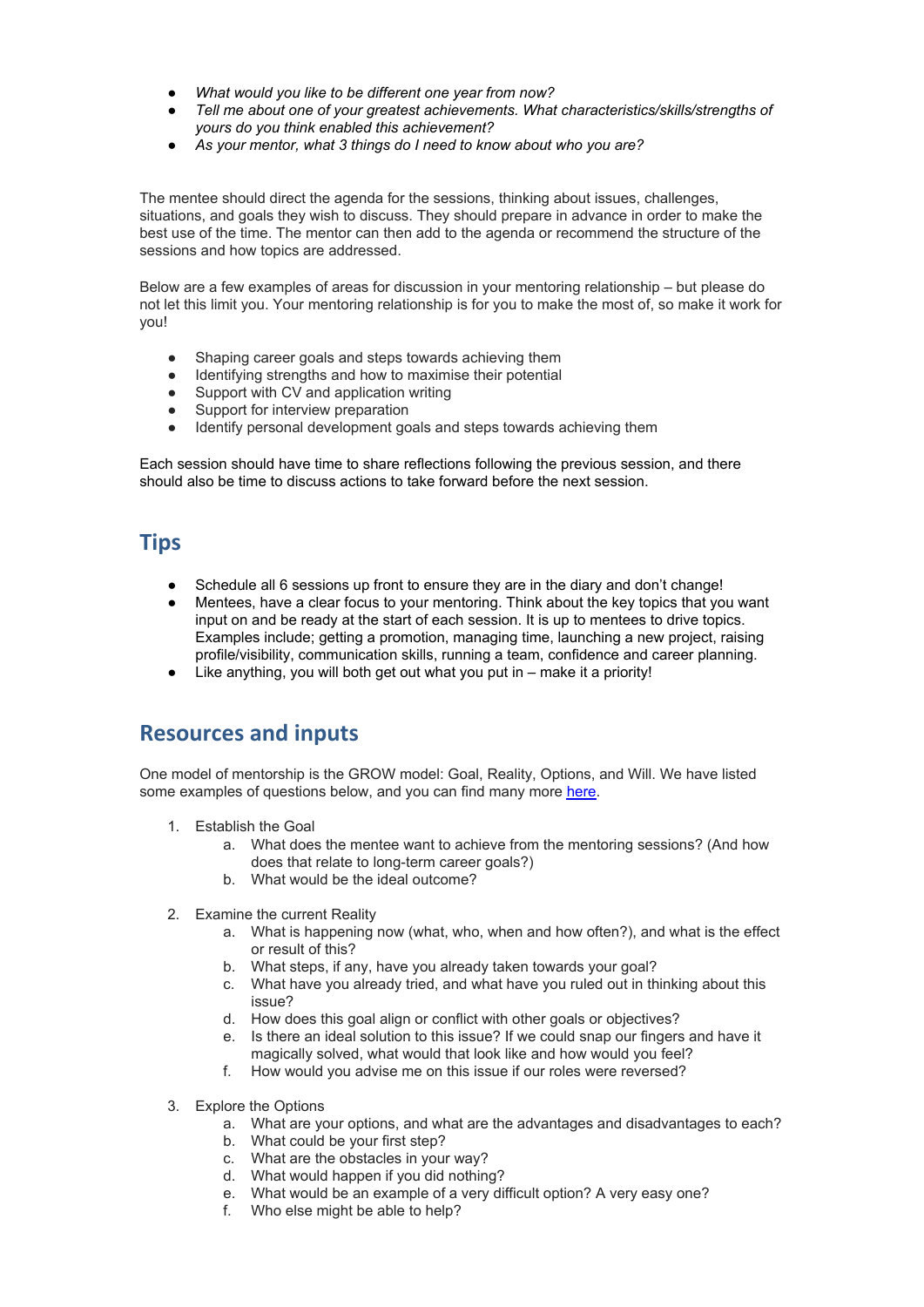- 4. Establish the Will
	- a. So how are you going to go about it what action are you going to take and when?
	- b. What could stop you from moving forward? How will you overcome this?
	- c. How can you keep yourself motivated?
	- d. When do you need to review progress?

## Differences between Mentoring & Coaching

While it can appear subtle, coaching and mentoring are quite different. You can see some of the differences outlined below. You may find it useful to discuss with your mentor / mentee what approach will work best for you both. These differences are not set in stone, and often a hybrid approach can be useful. You can discuss any preferences with your specific mentor / mentee when you begin the relationship.

**Coaching:** helping another person to improve awareness, to set and achieve goals in order to improve a particular behavioural performance

**Mentoring:** helping to shape an individual's beliefs and values in a positive way; often a longer term career relationship from someone who has 'done it before'

| <b>Mentoring</b>                                                                                                                                                                                       | <b>Coaching</b>                                                                                                                                                                                            |
|--------------------------------------------------------------------------------------------------------------------------------------------------------------------------------------------------------|------------------------------------------------------------------------------------------------------------------------------------------------------------------------------------------------------------|
| A mentor is usually more experienced and<br>qualified than the mentee. The individual<br>should be able to pass on knowledge,<br>experience and open doors to otherwise<br>out-of-reach opportunities. | Coaching is generally not based on the coach<br>having direct experience of their client's formal<br>occupational role, unless the coaching is<br>specific and skills-focused                              |
| Focus is on career and personal development                                                                                                                                                            | Focus is generally on development/issues at<br>work                                                                                                                                                        |
| Agenda is set by the mentee, with the mentor<br>providing support and guidance to prepare<br>them for future roles                                                                                     | The agenda is focused on achieving specific,<br>immediate goals                                                                                                                                            |
| Mentoring revolves more around developing<br>the mentee professionally                                                                                                                                 | Coaching revolves more around<br>specific<br>development areas/issues                                                                                                                                      |
| Mentors will often provide direction and advice<br>and should 'open organisational doors' for<br>mentees                                                                                               | Coaches will ask 'powerful' questions and not<br>offer or give advice.                                                                                                                                     |
| Mentoring involves helping mentees to<br>develop their career, skills and expertise, often<br>drawing upon the experiences of the mentor in<br>the process.                                            | Effective coaching is intended to help you to<br>learn rather than by 'teaching' you. By<br>engaging with an experienced coach, the<br>coachee will develop insights leading to<br>enhanced effectiveness. |

#### **What a Mentor Does:**

- ✓ A mentor takes a long-range view on your growth and development.
- ✓ A mentor helps you see the destination but does not give you the detailed map to get there.
- ✓ A mentor offers encouragement and cheerleading, but not 'how to' advice.

#### **What a Mentor Does Not Do:**

- ✓ A mentor is not a coach as explained above.
- ✓ A mentor is typically not an advocate of yours in the organizational environment: the relationship is private.